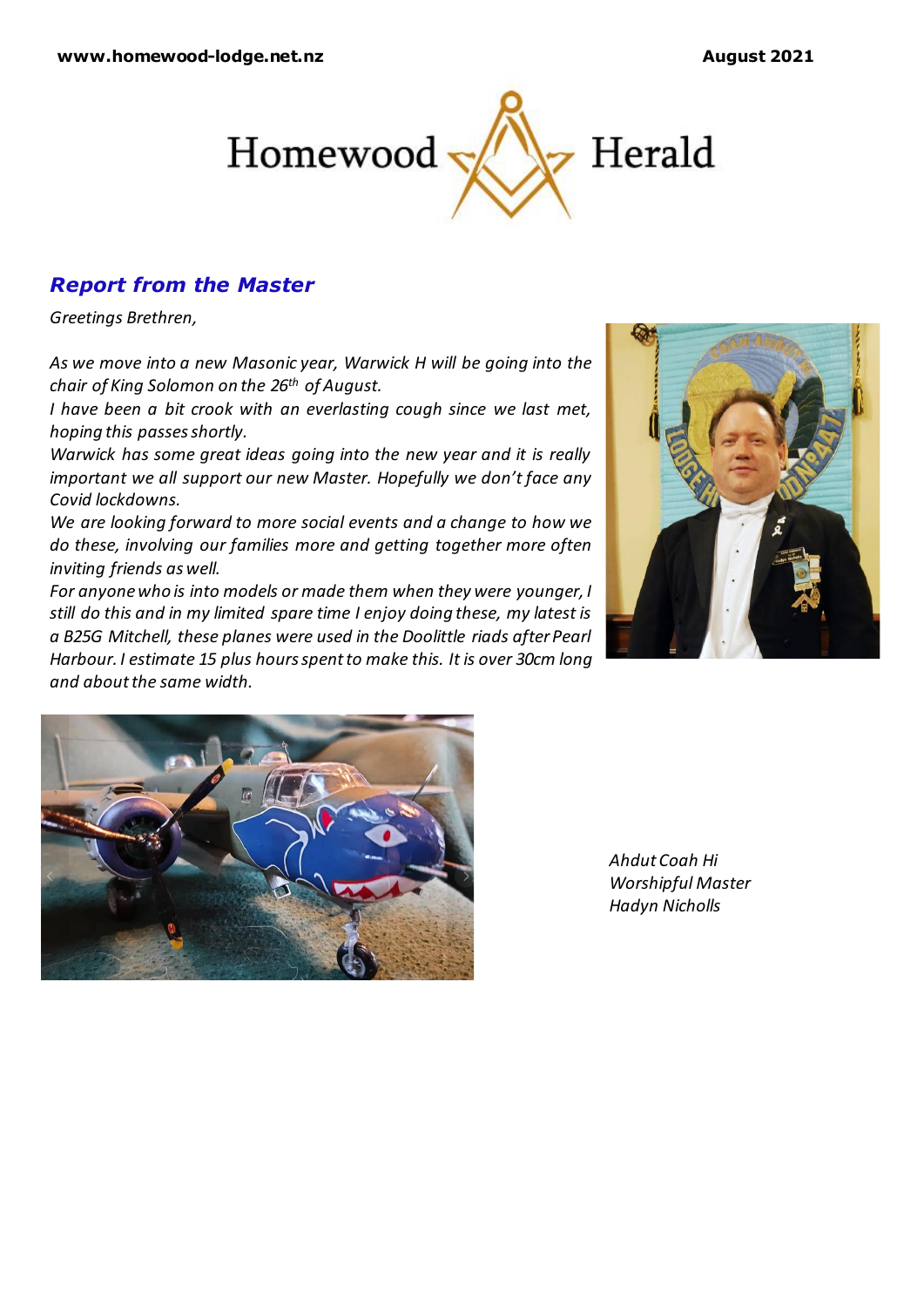### **Famous Freemason – Benjamin Franklin**

One of the leading figures of early American history, Benjamin Franklin (1706-1790) was a statesman, author, publisher, scientist, inventor and diplomat. Born into a Boston family of modest means, Franklin had little formal education. He went on to start a successful printing business in Philadelphia and grew wealthy. Franklin was deeply active in public affairs in his adopted city, where he helped launch a lending library, hospital and college and garnered acclaim for his experiments with electricity, among other projects. During the American Revolution, he served in the



Second Continental Congress and helped draft the Declaration of Independence in 1776. He also negotiated the 1783 Treaty of Paris that ended the Revolutionary War (1775-83). In 1787, in his final significant act of public service, he was a delegate to the convention that produced the U.S. Constitution.

Benjamin Franklin was born on January 17, 1706, in colonial Boston. His father, Josiah Franklin (1657-1745), a native of England, was a candle and soap maker who married twice and had 17 children. Franklin's mother was Abiah Folger (1667-1752) of Nantucket, Massachusetts, Josiah's second wife. Franklin was the eighth of Abiah and Josiah's 10 offspring.

Franklin's formal education was limited and ended when he was 10; however, he was an avid reader and taught himself to become a skilled writer. In 1718, at age 12, he was apprenticed to his older brother James, a Boston printer. By age 16, Franklin was contributing essays (under the pseudonym Silence Dogood) to a newspaper published by his brother. At age 17, Franklin ran away from his apprenticeship to Philadelphia, where he found work as a printer. In late 1724, he traveled to London, England, and again found employment in the printing business.

Benjamin Franklin returned to Philadelphia in 1726, and two years later opened a printing shop. The business became highly successful producing a range of materials, including government pamphlets, books and currency. In 1729, Franklin became the owner and publisher of a colonial newspaper, the Pennsylvania Gazette, which proved popular–and to which he contributed much of the content, often using pseudonyms. Franklin achieved fame and further financial success with "Poor Richard's Almanack," which he published every year from 1733 to 1758. The almanac became known for its witty sayings, which often had to do with the importance of diligence and frugality, such as "Early to bed and early to rise, makes a man healthy, wealthy and wise."

In 1730, Franklin began living with Deborah Read (c. 1705-74), the daughter of his former Philadelphia landlady, as his common-law wife. Read's first husband had abandoned her; however, due to bigamy laws, she and Franklin could not have an official wedding ceremony. Franklin and Read had a son, Francis Folger Franklin (1732-36), who died of smallpox at age 4, and a daughter, Sarah Franklin Bache (1743-1808). Franklin had another son, William Franklin (c. 1730-1813), who was born out of wedlock. William Franklin served as the last colonial governor of New Jersey, from 1763 to 1776, and remained loyal to the British during the American Revolution. He died in exile in England.

He visited various lodges around the Northeast and Europe and was present at important meetings and ceremonies, including the Quarterly Communication of the Grand Lodge of Massachusetts in 1754. In June of 1760, he was elected a Provincial Grand Master of the Grand Lodge of England and was officially entered into the minutes at their November 1760 meeting in London. As he eventually was sent to France as an ambassador for the United States, his first actions were those affiliated with Masonic Lodges. In 1777 he was elected a member of "Loge des Neuf Soeurs" of Paris, and a year later he assisted in Voltaire's initiation into this lodge. He went on to also become a member of Respectable Lodge de Saint Jean de Jerusalem in 1782, and the next year was elected Venerable d'Honneur of that body. In 1783 he was also elected an honorary member of Lodge des Bons Amis, Rouen. Seven short years later, after much more meaningful, Masonic work, Bro. Franklin passed away on April 17, 1790, at 84 years old.